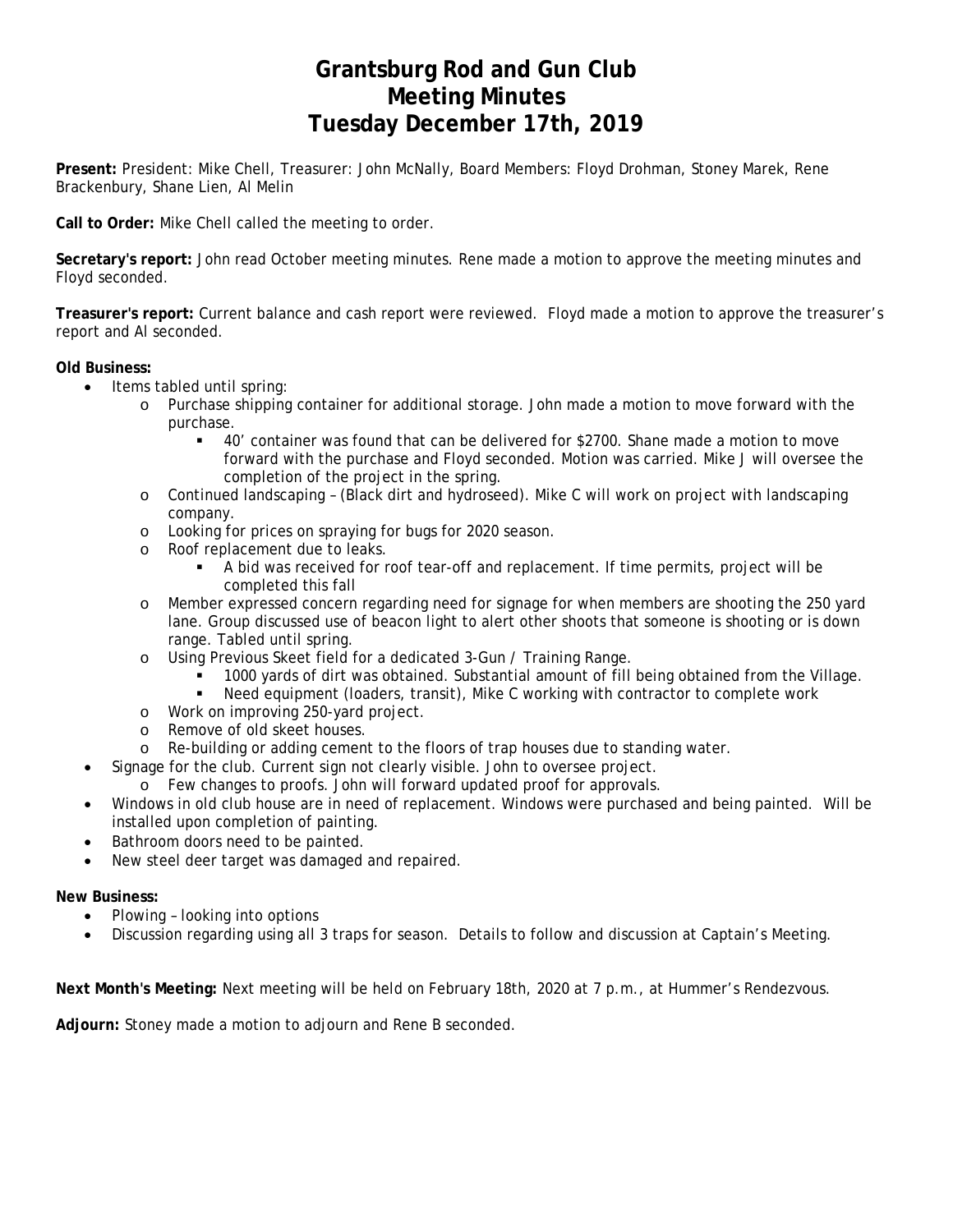# **Grantsburg Rod and Gun Club Meeting Minutes Thursday October 24, 2019**

**Present:** President: Mike Chell, Treasurer: John McNally, Secretary: Jamie Paro, Board Members: Mike Jensen, Floyd Drohman, Stoney Marek, Rene Brackenbury

**Call to Order:** Mike Chell called the meeting to order.

**Secretary's report:** Jamie read August meeting minutes. Floyd D made a motion to approve the meeting minutes and Rene B seconded.

**Treasurer's report:** Current balance and cash report were reviewed. Stoney made a motion to approve the treasurer's report and Floyd D seconded.

### **Old Business:**

- Items tabled until spring:
	- o Purchase shipping container for additional storage. John made a motion to move forward with the purchase.
		- 40' container was found that can be delivered for \$2700. Shane made a motion to move forward with the purchase and Floyd seconded. Motion was carried. Mike J will oversee the completion of the project in the spring.
	- o Continued landscaping (Black dirt and hydroseed). Mike C will work on project with landscaping company.
	- o Looking for prices on spraying for bugs for 2020 season.
	- o Roof replacement due to leaks.
		- A bid was received for roof tear-off and replacement. If time permits, project will be completed this fall
	- o Member expressed concern regarding need for signage for when members are shooting the 250 yard lane. Group discussed use of beacon light to alert other shoots that someone is shooting or is down range. Tabled until spring.
	- o Using Previous Skeet field for a dedicated 3-Gun / Training Range.
		- 1000 yards of dirt was obtained. Substantial amount of fill being obtained from the Village.<br>Deed equipment (loaders transit) Mike C working with contractor to complete work
		- Need equipment (loaders, transit), Mike C working with contractor to complete work
	- o Work on improving 250-yard project.
	- o Remove of old skeet houses.
	- o Re-building or adding cement to the floors of trap houses due to standing water.
	- Sidewall canvas for side of pavilion to help with weather elements.
	- o Order in process with Paul's Custom Covers
- Signage for the club. Current sign not clearly visible. John to oversee project.
- Windows in old club house are in need of replacement. Windows were purchased and being painted. Will be installed upon completion of painting.
- Bathroom doors need to be painted.
- Cost analysis of concessions.

### **New Business:**

 Andrew Shaw was here, representing Titan Great Outdoors, presented an offer for a steel deer target. Target originally sells for \$700. The company is willing to sell the target to the club for \$250. Floyd made a motion to move forward with the purchase. Stoney seconded. All in favor.

**Next Month's Meeting:** Next meeting will be held on December 17th, 2019 at 7 p.m., at Hummer's Rendezvous.

**Adjourn:** John M made a motion to adjourn and Rene B seconded.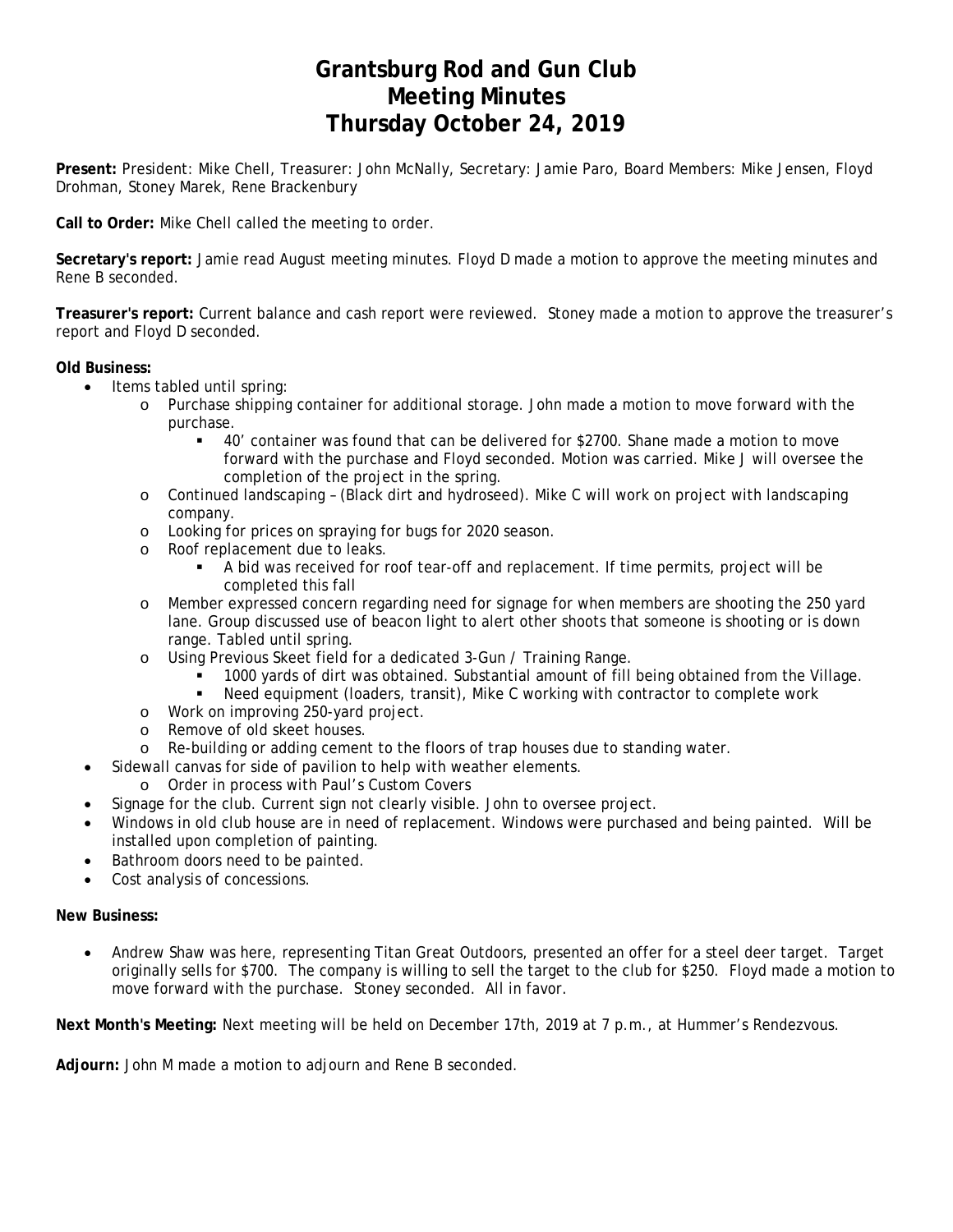# **Grantsburg Rod and Gun Club Meeting Minutes Wednesday September 25, 2019**

**Present:** President: Mike Chell, Treasurer: John McNally, Secretary: Jamie Paro, Board members: Mike Jensen, Shane Lien, Alan Melin, Floyd Drohman, Stoney Marek

**Call to Order:** Mike Chell called the meeting to order.

**Secretary's report:** Jamie read August meeting minutes. Mike J made a motion to approve the meeting minutes and Floyd D seconded.

**Treasurer's report:** Current balance and cash report were reviewed. Shane L made a motion to approve the treasurer's report and Alan M seconded.

### **Old Business:**

- Items tabled until spring:
	- o Purchase shipping container for additional storage. John made a motion to move forward with the purchase.
		- A 40' container was found that can be delivered for \$2700. Shane made a motion to move forward with the purchase and Folyd seconded. Motion was carried. Mike J will oversee the completion of the project in the spring.
	- o Continued landscaping (Black dirt and hydroseed). Mike C will work on project with landscaping company.
	- o Looking for prices on spraying for bugs for 2020 season. Tabled until spring.
	- o Roof replacement due to leaks. A bid was received for roof tear-off and replacement. If time permits, project will be completed this fall
	- o Member expressed concern regarding need for signage for when members are shooting the 250 yard lane. Group discussed use of beacon light to alert other shoots that someone is shooting or is down range. Tabled until spring.
- Using Previous Skeet field for a dedicated 3-Gun / Training Range.
	- o 1000 yards of dirt was obtained. Substantial amount of fill being obtained from the Village.
	- o Need equipment (loaders, transit), Mike C working with contractor to complete work
	- o Work on improving 250-yard project.
	- o Removal of old skeet houses.
	- Sidewall canvas for side of pavilion to help with weather elements.
	- o Order in process with Paul's Custom Covers
- Re-building or adding cement to the floors of trap houses due to standing water. Re-evaluate in spring.
- Signage for the club. Current sign not clearly visible. John to oversee project.
- Windows in old club house are in need of replacement. John made a motion to begin the process of replacing the windows. Jamie seconded. All in favor. Motion carried. Windows were purchased and Bill P will begin the work on replacing.
- Bathroom doors need to be painted.

#### **New Business:**

- Group did cost analysis of concessions. Will review further in the spring.
	- Discussed winterization of club house and pest control for the club houses.
		- o Members will put items in totes to protect against critters in the club.
		- o AED and first aid kit will be removed for the winter.

**Next Month's Meeting:** Next meeting will be held Thursday October, 24 2019 at 7 p.m., at Hummer's Rendezvous. **Adjourn:** John made a motion to adjourn and Shane seconded.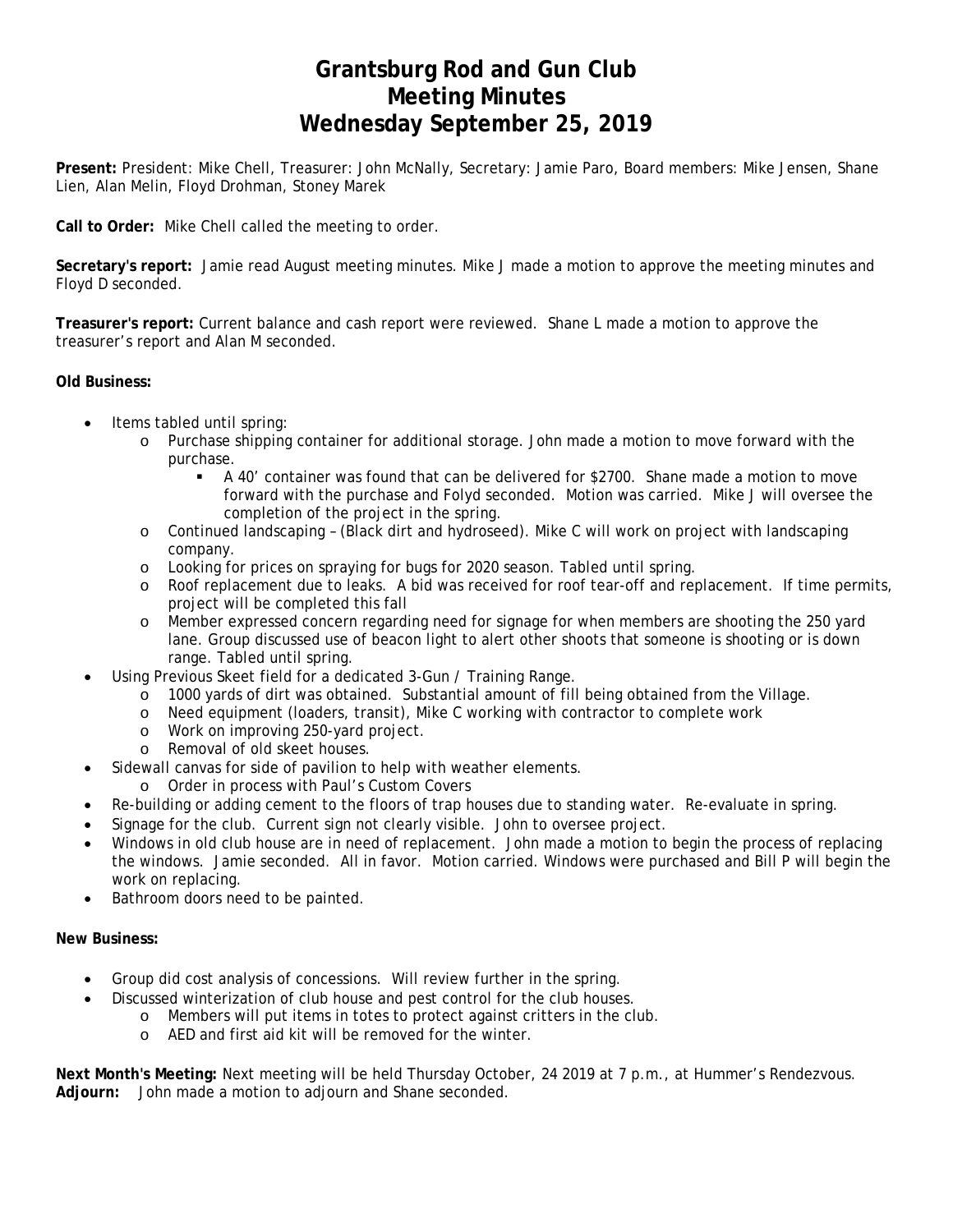# **Grantsburg Rod and Gun Club Meeting Minutes Monday September 9, 2019**

Elections were held for the following positions:

- President- Floyd Drohman nominated Mike Chell. Second by Monica Dowd There were no additional nominations. All were in favor.
- Secretary- Jamie Paro was nominated by Mike Chell. Second by Tera Bowman. All were in favor.

• 2 Board Member positions – Alan Melin and Stoney Marek. Both were all nominated by John McNally. There were no other nominations. Rick Cunningham seconded, all were in favor.

Awards were distributed.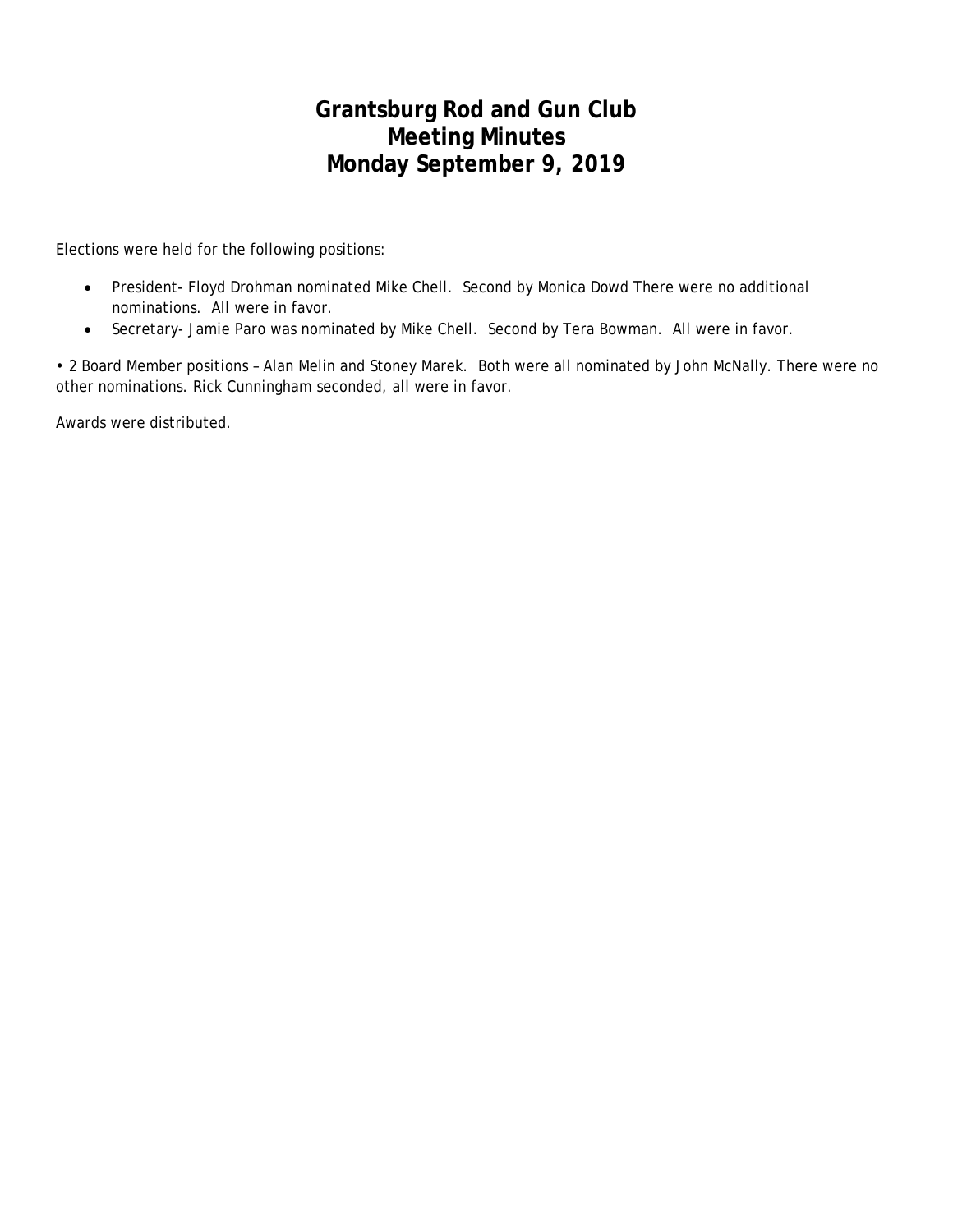# **Grantsburg Rod and Gun Club Meeting Minutes Thursday August 29, 2019**

**Present:** President: Mike Chell, Treasurer: John McNally, Secretary: Jamie Paro, Board members: Mike Jensen, Shane Lien, Alan Melin, Rene Brakenbury, Floyd Drohman

**Call to Order:** Mike Chell called the meeting to order.

**Secretary's report:** Jamie read July meeting minutes. Mike J made a motion to approve the meeting minutes and Floyd D seconded.

**Treasurer's report:** Current balance and cash report were reviewed. Rene B made a motion to approve the treasurer's report and Alan M seconded.

### **Old Business:**

- Items tabled:
	- o Purchase shipping container for additional storage. John made a motion to move forward with the purchase.
		- A 40' container was found that can be delivered for \$2700. Shane made a motion to move forward with the purchase and Folyd seconded. Motion was carried. Mike J will oversee the completion of the project.
	- o Continued landscaping (Black dirt and hydroseed). Mike C will work on project with landscaping company.
	- o Looking for prices on spraying for bugs for 2020 season. Tabled until spring.
	- o Roof replacement due to leaks. Members to look for contractors to submit a bid.
	- Using Previous Skeet field for a dedicated 3-Gun / Training Range.
		- o 1000 yards of dirt was obtained. Substantial amount of fill being obtained from the Village.
		- o Need equipment (loaders, transit), Mike J working with contractor to complete work
		- o Work on improving 250-yard project.
- Sidewall canvas for side of pavilion to help with weather elements.
	- o Order in process with Paul's Custom Covers
- Re-building or adding cement to the floors of trap houses due to standing water. Re-evaluate in spring.
- Signage for the club. Current sign not clearly visible. John to oversee project.
- Selling of one of the extra lights. Club feels it may be beneficial to keep lights to re-purpose on 3-gun range.
- Reserving the club for September 7, 8 & 11<sup>th</sup> for Dave. Shane made a motion to approve. Stoney seconded. All in favor. Motion carried.
- Windows in old club house are in need of replacement. John made a motion to begin the process of replacing the windows. Jamie seconded. All in favor. Motion carried. Windows were purchased and Bill P will begin the work on replacing.
- Needed maintenance at the club. Stairs on tower #3 need repair. Stairs on tower # 2 also need to be inspected/repaired. Both trap houses need cleaning (floors swept & vacuum throwers). Bathroom doors have swelled and no longer shut, bathroom doors may need new locks/handles. Projects were completed.
- Bathroom doors need to be painted.

#### **New Business:**

- Discussion regarding prizes for trap teams. Awards ordered.
- Elections: 4 members terms expire in 2019
- Member expressed concern regarding need for signage for when members are shooting the 250 yard lane. Group discussed use of beacon light to alert other shooter that someone is shooting or is down range.
- Discussed winterization of club house and pest control for the club houses.

**Next Month's Meeting:** Next meeting will be held September 25, 2019 at 7 p.m., at the Gun Club. **Adjourn:** Rene made a motion to adjourn and Shane seconded.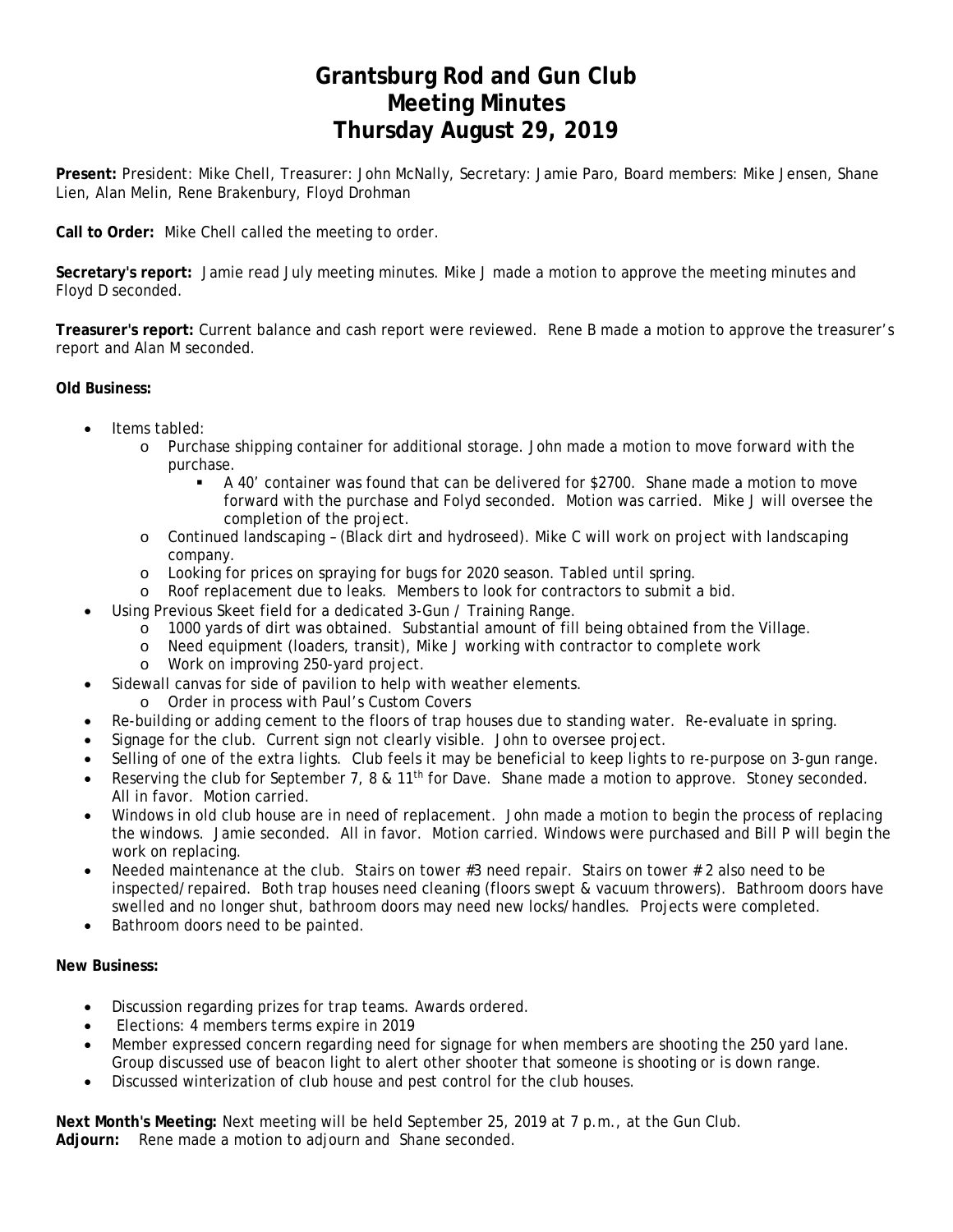# **Grantsburg Rod and Gun Club Meeting Minutes Thursday July 18, 2019**

**Present:** President: Mike Chell, Treasurer: John McNally, Secretary: Jamie Paro, Board members: Mike Jensen, Shane Lien, Stoney Marek and Alan Melin

**Call to Order:** Mike Chell called the meeting to order.

**Secretary's report:** Jamie read June meeting minutes. Alan made a motion to approve the meeting minutes and Stoney M seconded.

**Treasurer's report:** Birds and shells were purchased. Current balance and cash report were reviewed. Jamie P made a motion to approve the treasurer's report and Shane L seconded.

### **Old Business:**

- Items tabled:
	- o Purchase shipping container for additional storage. John made a motion to move forward with the purchase; seconded by Mike J. Price capped at \$2600. Members will continue looking.
	- o Continued landscaping (Black dirt and hydroseed). Seed in the fall.
	- o Looking for prices on spraying for bugs for 2019 season. Rene has sprayed one time. May be more feasible for service to complete work next season.
	- o Roof replacement due to leaks. Tables until fall.
- Discussion regarding use of the previous Skeet field for a dedicated 3-Gun / Training Range.
	- o 1000 yards of dirt was obtained. Will continue to work on obtaining an additional 1000 yards of financially feasible fill to complete berms.
	- o Need equipment (loaders, transit), Mike Chell working with contractor to complete work
	- o Work on improving 250-yard project.
- Discussion regarding sidewall canvas for side of pavilion to help with weather elements. Alan and Mike C will look into further.
	- o Order in process with Paul's Custom Covers
- Discussion regarding re-building or adding cement to the floors of trap houses due to standing water. Table until fall.

#### **New Business:**

- Discussion regarding selling of one of the extra lights. All in favor of selling one of the lights.
- Discussion regarding 3-gun events. Continues to grow. A sign has been ordered for the gate to notify members that the club is closed at 5pm the evening prior to a 3-Gun event.
- Discussion regarding signage for the club. Current sign not clearly visible. John to oversee project.
- Discussion regarding price for shells. Alan M made a motion to set price at \$60/case. Stoney seconded.
- Discussion regarding rental of rifle range only. John made a motion to allow for a partial club rental (pistol or rifle) for \$125 for 8 hours of time. Mike J seconded. All in favor, motion carried.
- Discussion regarding reserving the club for September 7, 8 & 11<sup>th</sup> for Dave. Shane made a motion to approve. Stoney seconded. All in favor. Motion carried.
- Windows in old club house are in need of replacement. John made a motion to begin the process of replacing the windows. Jamie seconded. All in favor. Motion carried.
- Discussion regarding needed maintenance at the club. Stairs on tower #3 need repair. Stairs on tower # 2 also need to be inspected/repaired. Both trap houses need cleaning (floors swept & vacuum throwers). Bathroom doors have swelled and no longer shut, bathroom doors may need new locks/handles.

**Next Month's Meeting:** Next meeting will be held August 29th, 2019 at 7 p.m., at the Gun Club.

**Adjourn:** Alan M made a motion to adjourn and Jamie P seconded.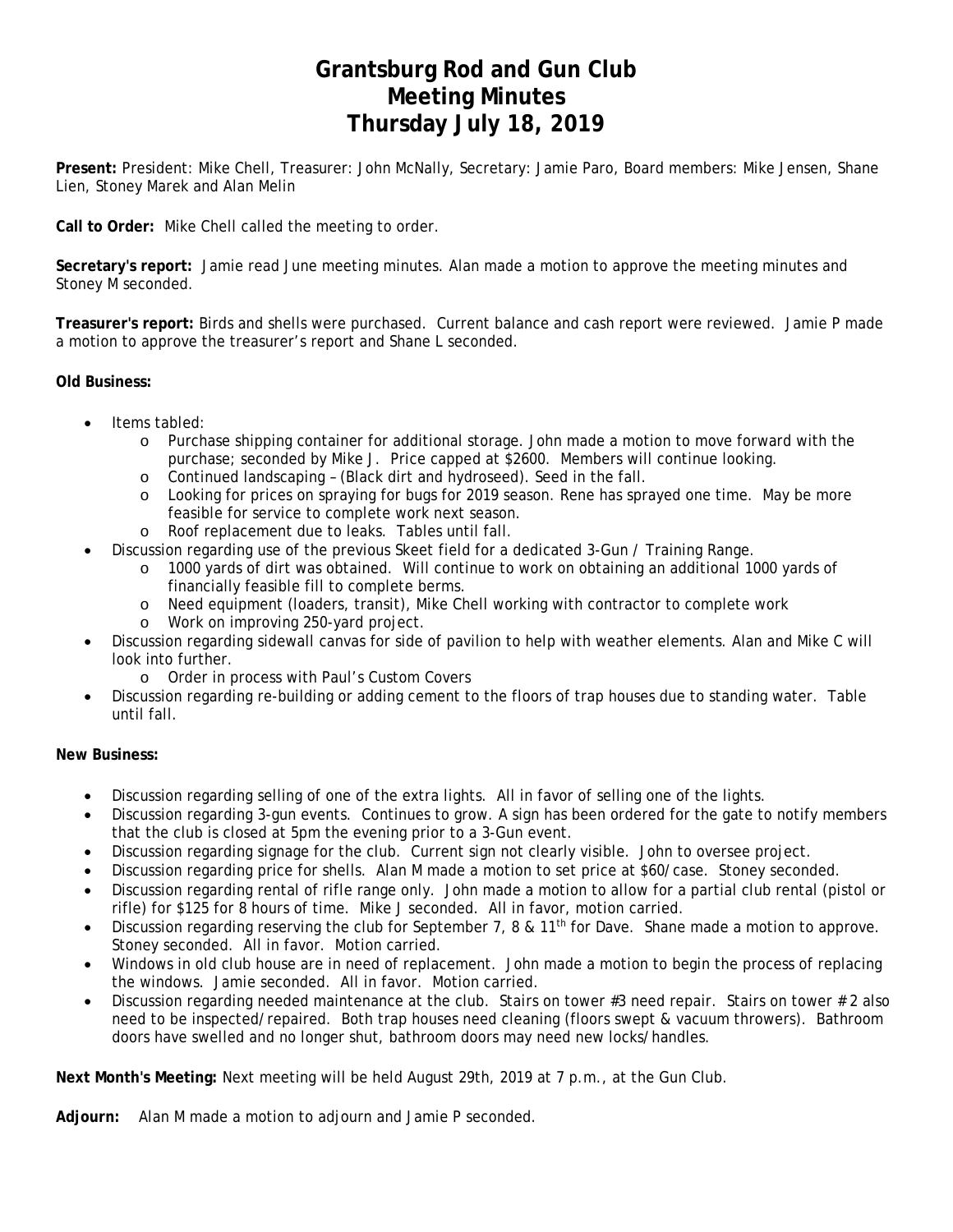# **Grantsburg Rod and Gun Club Meeting Minutes Tuesday June 11, 2019**

**Present:** President: Mike Chell, Treasurer: John McNally, Secretary: Jamie Paro, Board members: Mike Jensen, Rene Brackenbury, Stoney Marek, Alan Melin and Floyd Drohman

**Call to Order:** Mike Chell called the meeting to order.

**Secretary's report:** Jamie read May meeting minutes. Floyd made a motion to approve the May meeting minutes and Mike J seconded.

**Treasurer's report:** Current balance and cash report were reviewed. Stoney made a motion to approve the treasurer's report and Floyd seconded.

### **Old Business:**

- Items tabled:
	- o Purchase shipping container for additional storage.
	- o Continued landscaping (Black dirt and hydroseed). Seed in the fall.
	- o Looking for prices on spraying for bugs for 2019 season. Rene will complete project. Spray ordered.
	- o Roof replacement due to leaks. Tables until fall.
- Discussion regarding use of the previous Skeet field for a dedicated 3-Gun / Training Range.
	- o 1000 yards of dirt was obtained. Will continue to work on obtaining an additional 1000 yards of financially feasible fill to complete berms.
	- o Need equipment (loaders, transit), Mike Chell working with contractor to complete work
	- o Work on improving 250-yard project.
- Discussion regarding sidewall canvas for side of pavilion to help with weather elements. Alan and Mike C will look into further.
	- o Order in process with Paul's Custom Covers
	- Precision Rimfire Competition. Tabled until further notice.
- Discussion regarding re-building or adding cement to the floors of trap houses due to standing water. Table until fall.
- Discussion regarding fill or edging for the holes around cement. Will attempt to rake and level with existing supplies. John will oversee completion of project.

**New Business:** 

- Discussion regarding LED trap lights. The LED quote came back too costly. Additional Halide lights were ordered to supplement existing lighting.
- Request from Guns of Freedom to host a machine gun event at club. Board voted against the request as current facilities are not adequate for this type of shooting event.
- Discussion regarding closing time of the kitchen/refreshments. Board agreed that kitchen may be closed any time after 10:30pm per server discretion.
- Discussed current target inventory. Will order within the next month.

**Next Month's Meeting:** Next meeting will be held July 18th, 2019 at 7 p.m., at the Gun Club.

**Adjourn:** Mike J made a motion to adjourn and Alan seconded.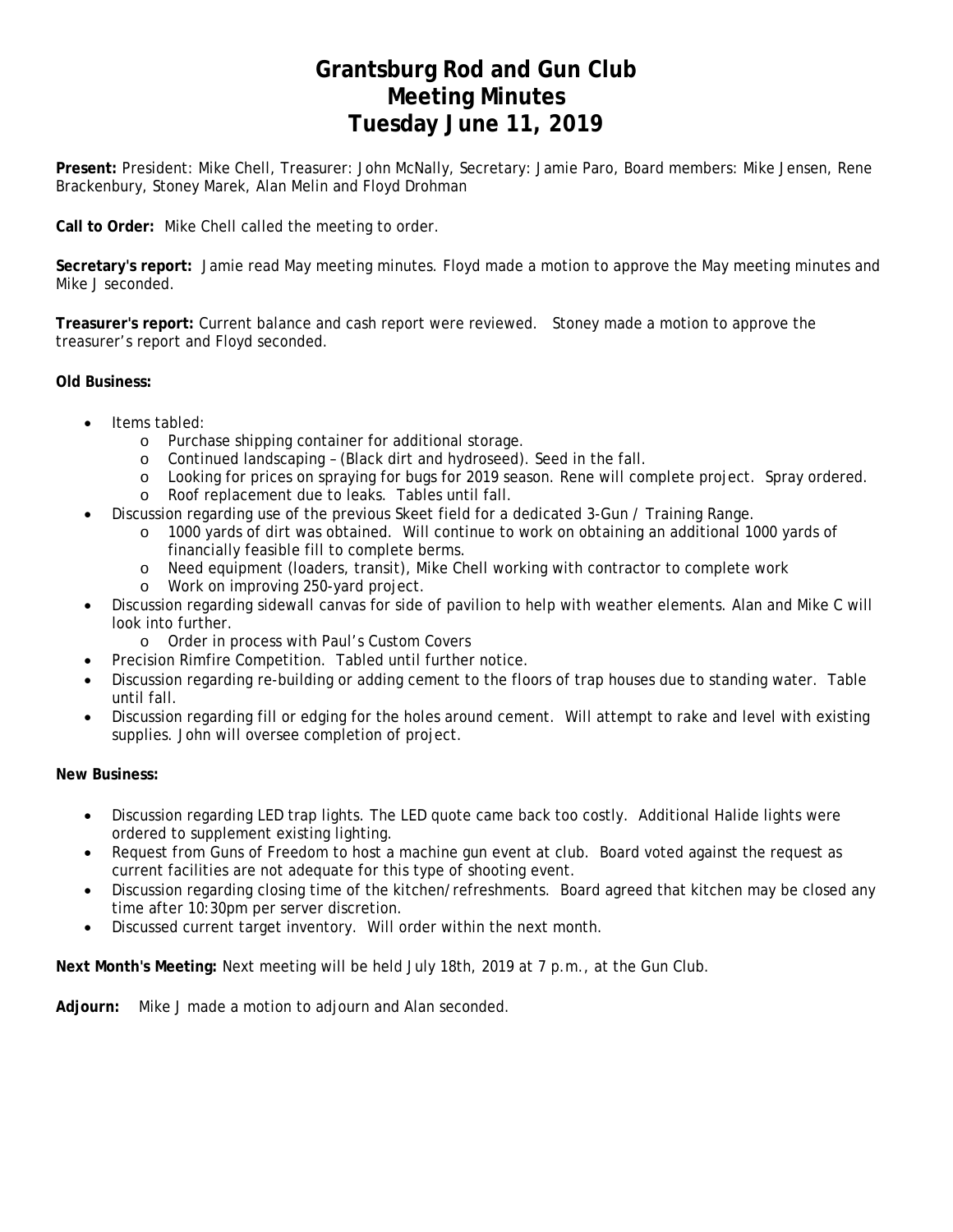# **Grantsburg Rod and Gun Club Meeting Minutes Tuesday May 14, 2019**

**Present:** President: Mike Chell, Treasurer: John McNally, Secretary: Jamie Paro, Board members: Mike Jensen, Rene Brackenbury, Stoney Marek, Alan Melin, Floyd Drohman and Shane Lien

**Call to Order:** Mike Chell called the meeting to order.

**Secretary's report:** Jamie read April meeting minutes. Floyd made a motion to approve the April meeting minutes and Shane seconded.

**Treasurer's report:** Current balance and cash report were reviewed. Floyd made a motion to approve the treasurer's report and Alan seconded.

### **Old Business:**

- Items tabled:
	- o Purchase shipping container for additional storage.
	- o Continued landscaping (Black dirt and hydroseed)
	- o Purchasing an AED. Shane made a motion to purchase AED. Jamie Seconded; all in favor; motion carried.
	- o Looking for prices on spraying for bugs for 2019 season. Rene will complete project.
	- o Roof replacement due to leaks.
- Discussion regarding use of the previous Skeet field for a dedicated 3-Gun / Training Range.
	- o 1000 yards of dirt was obtained. Will continue to work on obtaining an additional 1000 yards of financially feasible fill to complete berms.
	- o Need equipment (loaders, transit), Mike Chell working with contractor to complete work
	- o Work on improving 250-yard project.
- Discussion regarding sidewall canvas for side of pavilion to help with weather elements. Alan and Mike C will look into further.
	- o Order in process with Paul's Custom Covers
- Precision Rimfire Competition. Tabled until further notice.

### **New Business:**

- Discussion regarding re-building or adding cement to the floors of trap houses due to standing water. Table until fall.
- Current memberships reviewed. Working on contacting trap members to ensure dues are paid for the year.
- Discussion regarding fill or edging for the holes around cement. Will attempt to rake and level with existing supplies. John will oversee completion of project.
- Discussion regarding trap lights. Lights are inadvertently getting shut off on league night. Several options were presented. LED lighting was most feasible option. Motion made by Floyd to replace all 4 lights, seconded by Stoney. All in favor; motion carried.
- Discussion regarding new progressive money pot during meat raffles. If the winning ticket ends in "69" the winner receives the progressive pot.
- $\bullet$  June meat raffle has been moved up to May 31st.
- Discussion regarding lawn care. John will make arrangements for service to begin.

**Next Month's Meeting:** Next meeting will be held June 11th, 2019 at 7 p.m., at the Gun Club.

**Adjourn:** Shane made a motion to adjourn and Floyd seconded.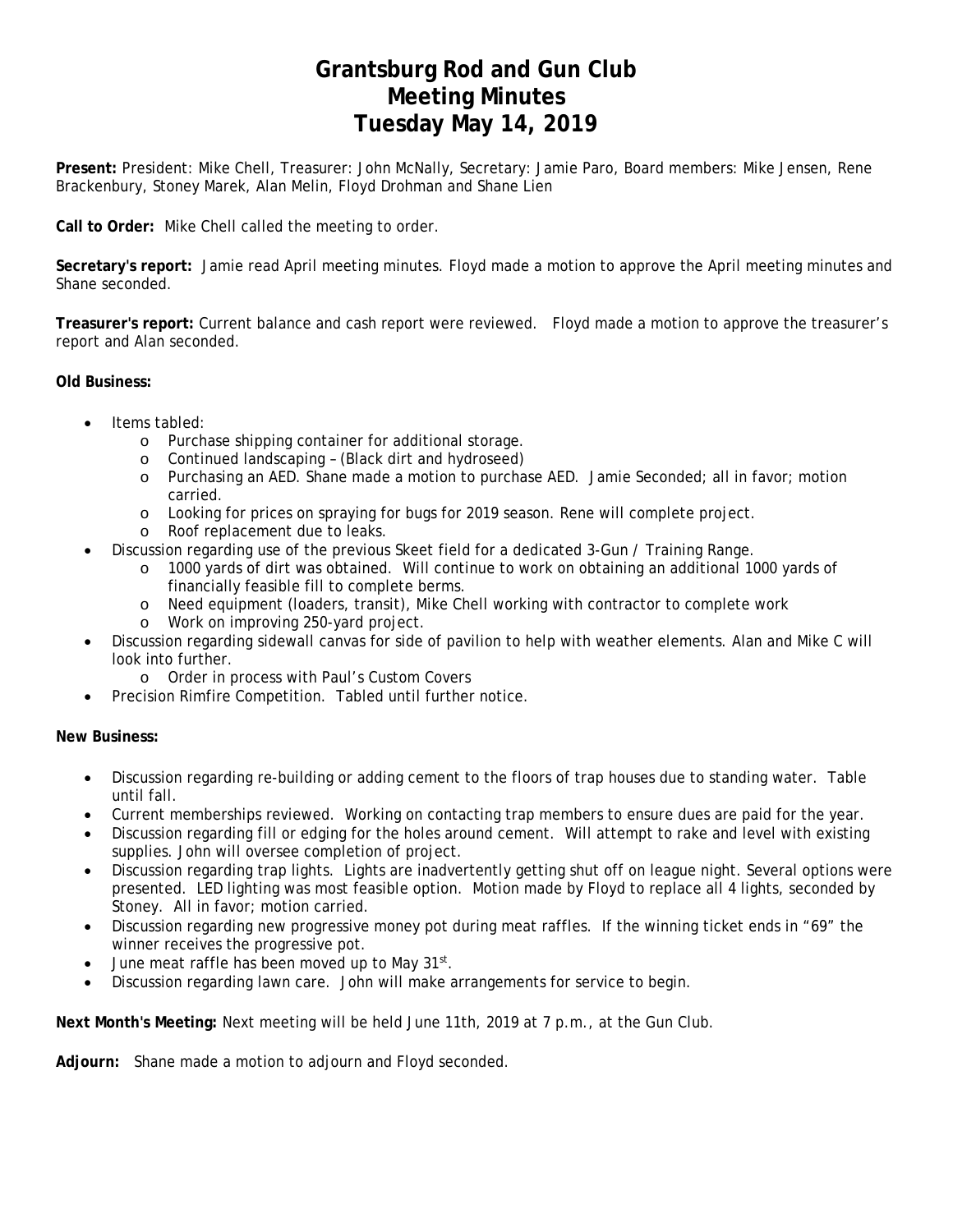# **Grantsburg Rod and Gun Club Meeting Minutes Tuesday April 9, 2019**

**Present:** Treasurer: John McNally, Secretary: Jamie Paro, Board members: Stoney Marek, Alan Melin, Floyd Drohman and Shane Lien

**Call to Order:** John McNally called the meeting to order.

**Secretary's report:** Jamie read last month's meeting minutes. Floyd made a motion to approve the February meeting minutes and Shane seconded. Jamie read the March Captain's meeting minutes. John made a motion to approve. Stoney seconded

**Treasurer's report:** Current balance and cash report were reviewed. Stoney made a motion to approve the treasurer's report and Shane seconded.

**Old Business:**

- Items tabled until spring:
	- o Repair / rebuild existing berms
		- Need equipment (loaders, transit), Mike Chell working with contractor to complete work
	- o New door on back of lawnmower shed- pending pouring of concrete.
	- o Continued landscaping (Black dirt and hydroseed)
	- o Pour concrete in lawnmower shed
	- o EZ-UP tent for GHS events-Mike J will complete purchase
	- o Purchasing an AED. Will purchase prior to 2019 season.
	- o Lighting on the trap ranges. Mike C will work on obtaining bucket truck to adjust lights.
	- o Work flows and responsibilities of concessions (ordering, stocking, etc.)
	- o Looking for prices on spraying for bugs for 2019 season.
	- o Roof replacement due to leaks.
	- o Replacing window blinds in clubhouse- Blinds were purchased. Will install on spring work day.
	- o May need to look at exhaust fans due to smoke from cooking.
- Discussion regarding use of the previous Skeet field for a dedicated 3-Gun / Training Range.
	- o 1000 yards of dirt was obtained. Will continue to work on obtaining financially feasible fill to complete berms.
	- o Looking into alternative options for fill.
	- o Work on improving 250-yard project.
- Discussion regarding selling old microphones. John to follow-up.
- Discussion regarding purchasing a door closer for the main entrance of the club.
	- o 2 closers purchased; install on work day
- Discussion regarding sidewall canvas for side of pavilion to help with weather elements. Alan and Mike C will look into further.
	- o Inquiry in process with Paul's Custom Covers

#### **New Business:**

- Precision Rimfire Competition proposal and discussion.
- Work day agenda was created
- Discussion regarding a member request to extend one shooting bench to 200/250 yards. This is currently in place.
- Trap schedule will remain like 2018 season. Work night will be bi-night. Each team member posting a score on bi night will earn 4 points. Maximum of 20 points.

**Next Month's Meeting:** Next meeting will be held May 14th, 2019 at 7 p.m., at the Gun Club.

**Adjourn:** John made a motion to adjourn and Floyd seconded.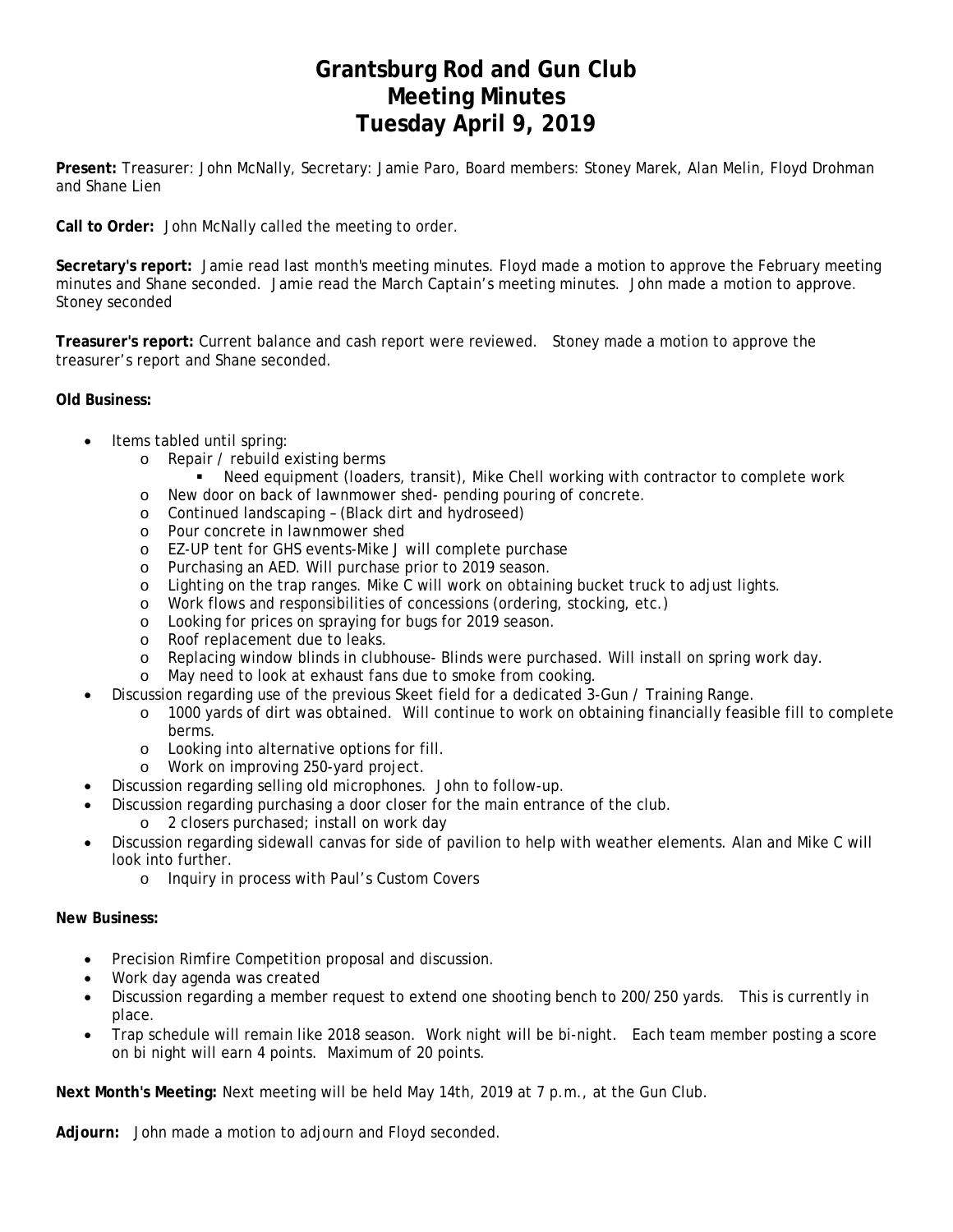## **Grantsburg Rod and Gun Club Captain's Meeting Minutes Monday March 18, 2019**

**Board Members Present:** John McNally, Floyd Drohman, Jamie Paro, Alan Melin, Stoney Marek

- 1. Shells available
	- a. Rene has a sign-up available for shells. RIO shells\$55; AA Shells \$85-86; Remington \$76 plus tax.
	- b. Orders may be placed through this week. Contact Rene to place an order.
- 2. Team Sign-up/team number
	- a. 15 teams signed up to participate in the 2019 season. One team spot still available.
	- b. If no other teams sign up, each team will have one bye week.
	- c. All teams drew for team numbers.
- 3. 2019 season dates discussed
	- a. Season will begin May 6<sup>th</sup>.
	- b. Spring work date scheduled for April 20<sup>th</sup>.
	- c. July  $1<sup>st</sup>$  we will shoot.
- 4. Discussion regarding youth for work nights. This will not be an option for the 2019 season due to low interest/availability of youth.
- 5. Scholastic 100 bird shoot scheduled for June 1st. There will not be a club 100 bird shoot.
- 6. 3-Gun event second Saturday of every month (5/11, 6/8, 7/13, 8/10, 9/14, 10/12)
- 7. Upcoming dates
	- a. March 24<sup>th</sup> Scholastic trap new shooters
	- b. March 31<sup>st</sup> Scholastic trap starts
	- c. May 6<sup>th</sup> Trap League begins
	- d. May 11<sup>th</sup> Bulldogs wrestling fundraiser-Cushing
	- e. May 18<sup>th</sup> St. Croix trap scholastic fundraiser-Cushing
	- f. June 1st Scholastic 100 bird shoot

### **Indianhead Sunday Trap League Events**

| June 9th                | Fox Creek             |
|-------------------------|-----------------------|
|                         | June 23rd Balsam Lake |
| July 14th               | Osceola               |
| July 28th               | Brill                 |
| August 11 <sup>th</sup> | Hudson                |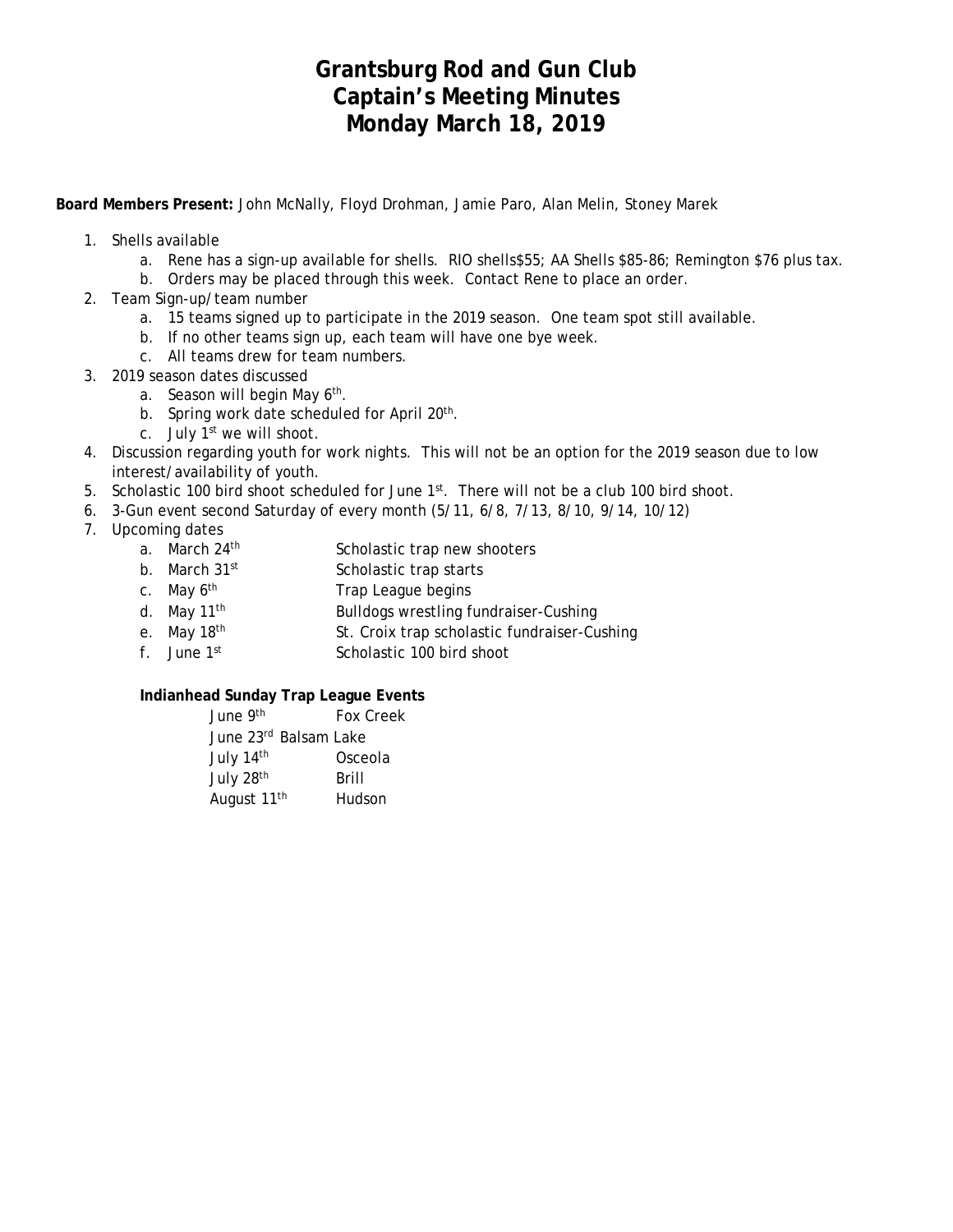# **Grantsburg Rod and Gun Club Meeting Minutes Tuesday February 19, 2019**

**Present:** President: Mike Chell, Treasurer: John McNally Secretary Jamie Paro, Board members: Stoney Marek, Alan Melin, Floyd Drohman Mike Jansen

**Call to Order:** Mike Chell called the meeting to order.

**Secretary's report:** Jamie read last month's meeting minutes. Stoney made a motion to approve last month's meeting minutes and Mike J seconded.

**Treasurer's report:** Current balance and cash report were reviewed. Jamie made a motion to approve the treasurer's report and Floyd seconded.

### **Old Business:**

- Items tabled until spring:
	- o Repair / rebuild existing berms
		- Need equipment (loaders, transit), Mike Chell working with contractor to complete work
	- o New door on back of lawnmower shed- pending pouring of concrete.
	- o Continued landscaping (Black dirt and hydroseed)
	- o Pour concrete in lawnmower shed
	- o EZ-UP tent for GHS events-Mike J will complete purchase
	- o Purchasing an AED. Will purchase prior to 2019 season.
	- o Lighting on the trap ranges. Mike C will work on obtaining bucket truck to adjust lights.
	- o Youth working on league nights.
		- Floyd D and Mike J will report at March meeting.
	- o Work flows and responsibilities of concessions (ordering, stocking, etc.)
	- o Looking for prices on spraying for bugs for 2019 season.
	- o Roof replacement due to leaks.
	- o Replacing window blinds in clubhouse- Jamie to oversee purchase and installation.
	- o May need to look at exhaust fans due to smoke from cooking.
	- Discussion regarding use of the previous Skeet field for a dedicated 3-Gun / Training Range.
		- o 1000 yards of dirt was obtained. Will continue to work on obtaining financially feasible fill to complete berms.
		- o Need to level dirt first and evaluate how much more is needed.
		- o 2 bays planned will be constructing in phases.
		- o Shane brought preliminary layout.
		- o 3 Gun Committee will be meeting soon to discuss details and timing
	- Discussion regarding selling old microphones. John to follow-up.
- Discussion regarding purchasing a door closer for the main entrance of the club.
	- o 2 closers purchased.
	- Discussion regarding sidewall canvas for side of pavilion to help with weather elements.
		- o Working on obtaining bid with Paul's Custom Covers (Mike C & Alan M working on)

### **New Business:**

- Discussion regarding adding note to the main web page regarding members need to check calendar before planning to use ranges. Club is getting busier every year with scheduled events.
- Electronic Membership / Dues Submission
	- o Discussions included concerns about receiving paper forms and payment options.
	- o Cost prohibitive at this time.
	- o Concerns regarding liability.
- Captain's Meeting Date
	- o Monday, March 18<sup>th</sup> 6:30 Hummer's Event Center
	- o Agenda updated
- Discussion regarding addition of accepting credit cards.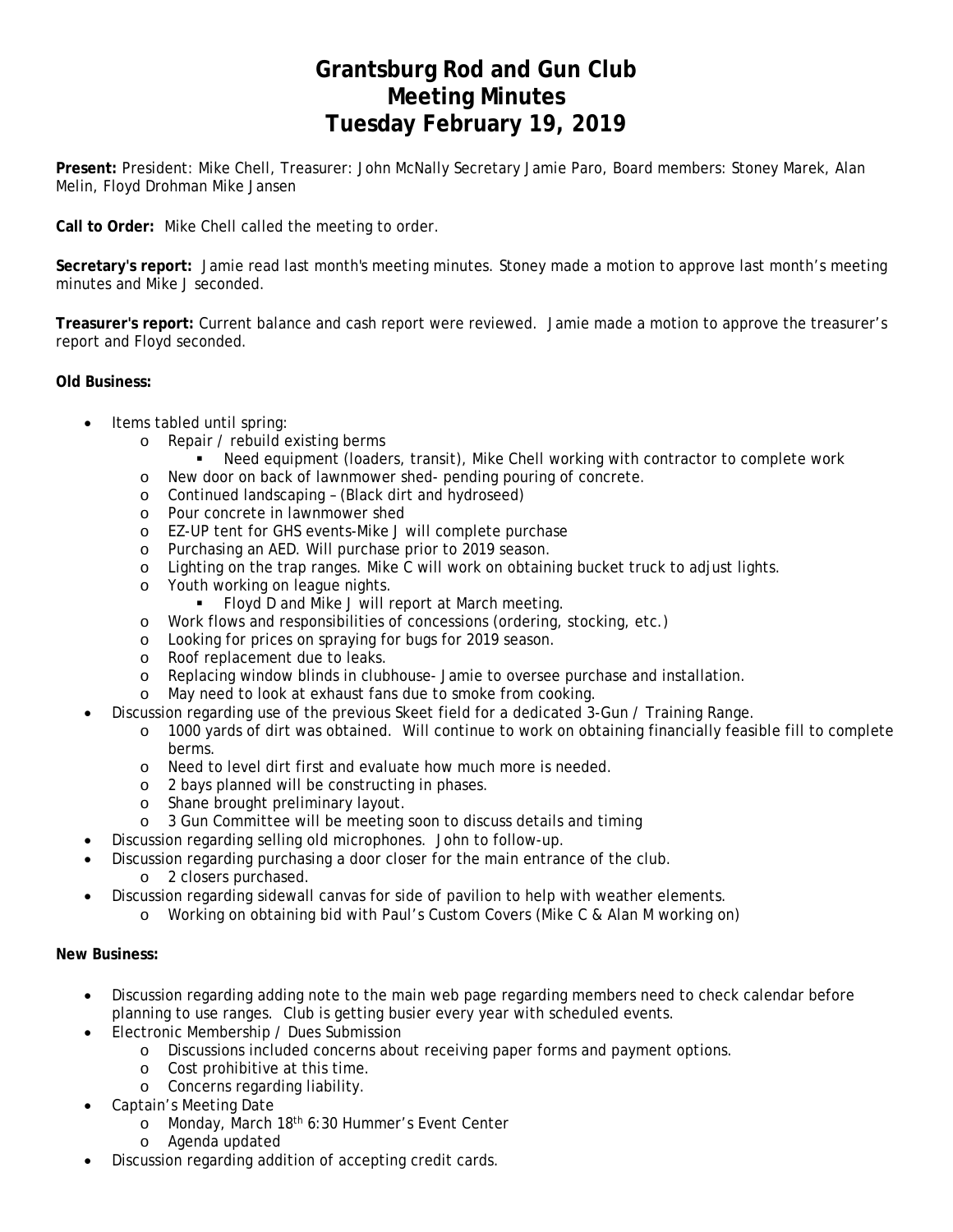- o No existing phone or internet line at this time.
- o There isn't enough of a need to warrant at this time.
- DNR Grant opportunity
	- o Jamie to research further
- Discussion regarding tentative season dates.
	- o Season to begin May 6, 2019
- Discussion regarding opening of club for the practice before season.
	- o April 25th first open practice night.
- FYI: Winter leagues open
- Discussion regarding continuing with post office box. All in favor to continue with post office box.

**Next Month's Meeting:** Next meeting will be held April 9, 2019 at 7 p.m., at Hummer's Event Center.

**Adjourn:** John made a motion to adjourn and Stoney seconded.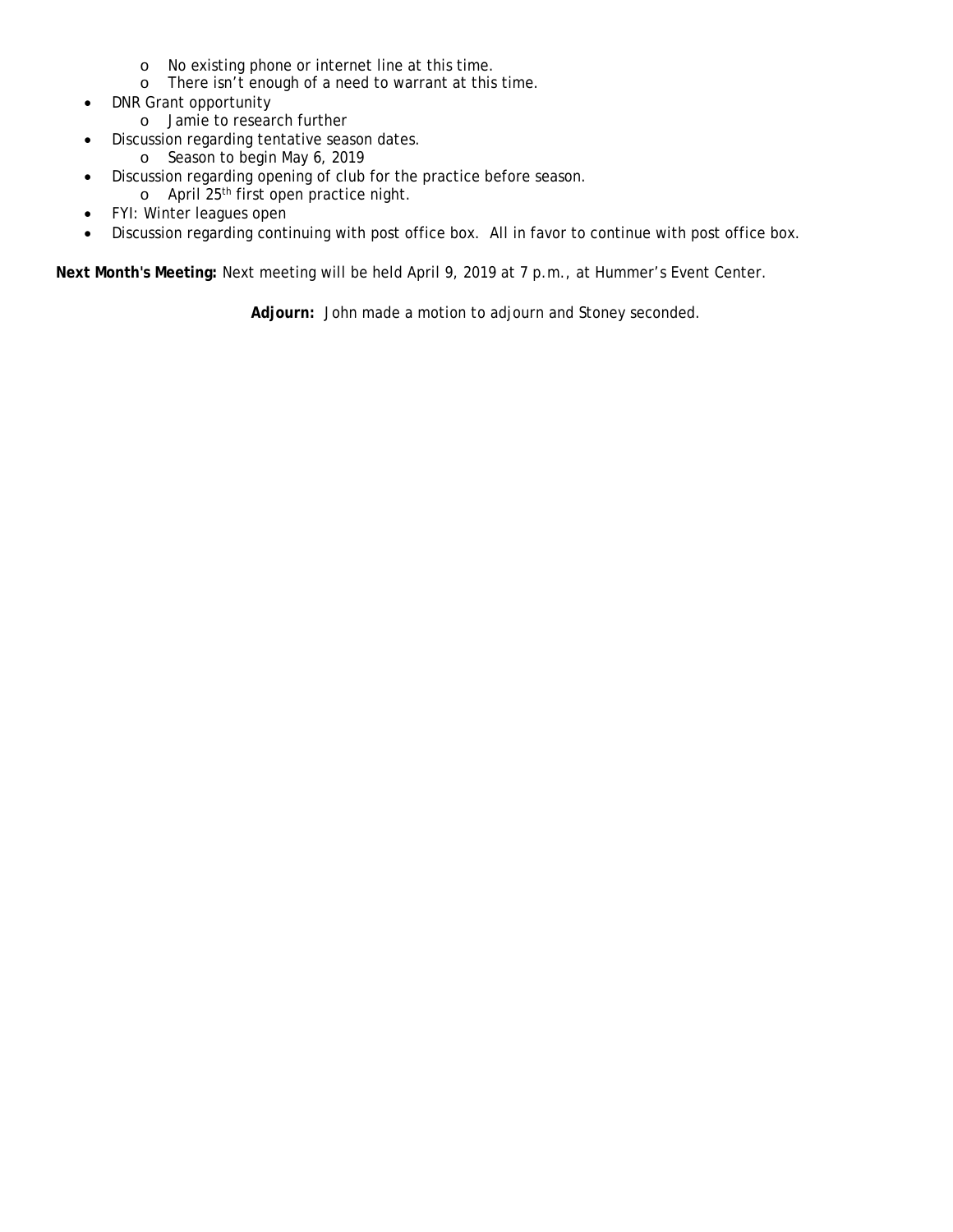# **Grantsburg Rod and Gun Club Meeting Minutes Tuesday January 22, 2019**

**Present:** President: Mike Chell, Treasurer: John McNally, Board members: Stoney Marek, Alan Melin, Rene Brackenbury, Floyd Drohman and Shane Lien

**Call to Order:** Mike Chell called the meeting to order.

**Secretary's report:** Mike read last month's meeting minutes. Stoney made a motion to approve last month's meeting minutes and Rene seconded.

**Treasurer's report:** Current balance and cash report were reviewed. Rene made a motion to approve the treasurer's report and Floyd seconded.

### **Old Business:**

- Items tabled until spring:
	- o Repair / rebuild existing berms
		- Need equipment (loaders, transit), Mike Chell working with contractor to complete work
	- o New door on back of lawnmower shed- pending pouring of concrete.
	- o Continued landscaping (Black dirt and hydroseed)
	- o Pour concrete in lawnmower shed
	- o EZ-UP tent for GHS events-Mike J will complete purchase
	- o Purchasing an AED. Will purchase prior to 2019 season.
	- o Lighting on the trap ranges. Mike C will work on obtaining bucket truck to adjust lights.
	- o Youth working on league nights.
	- o Work flows and responsibilities of concessions (ordering, stocking, etc.)
	- o Looking for prices on spraying for bugs for 2019 season.
	- o Roof replacement due to leaks.
	- o Replacing window blinds in clubhouse- Jamie to oversee purchase and installation.
	- o May need to look at exhaust fans due to smoke from cooking.
- Discussion regarding use of the previous Skeet field for a dedicated 3-Gun / Training Range.
	- o 1000 yards of dirt was obtained. Will continue to work on obtaining financially feasible fill to complete berms.
	- o Looking into alternative options for fill.
	- o Work on improving 250-yard project.
- Discussion regarding selling old microphones. John to follow-up.
- Discussion regarding purchasing a door closer for the main entrance of the club.
	- o 2 closers purchased.
- Discussion regarding snow plowing. Will plow in front of pistol and rifle range. Stoney/John to follow-up with interested party.
- Discussion regarding sidewall canvas for side of pavilion to help with weather elements. Alan and Mike C will look into further.
	- o Inquiry in process with Paul's Custom Covers

#### **New Business:**

- Stoney made a motion to give Tanner and Mutt Wilson annual memberships as compensation for this year's snow plowing Shane seconded. All were in favor.
- Discussion regarding a few members request for a Skeet league.
	- o Board agreed that if interested individuals want to run a skeet league they should put together a proposal for the board to review and it would likely be approved.
- Discussion regarding Training / 3 Gun Range
	- o Need to level dirt first and evaluate how much more is needed.
	- o 2 bays planned will be constructing in phases.
	- o Shane brought preliminary layout.
	- o 3 Gun Committee will be meeting soon to discuss details and timing